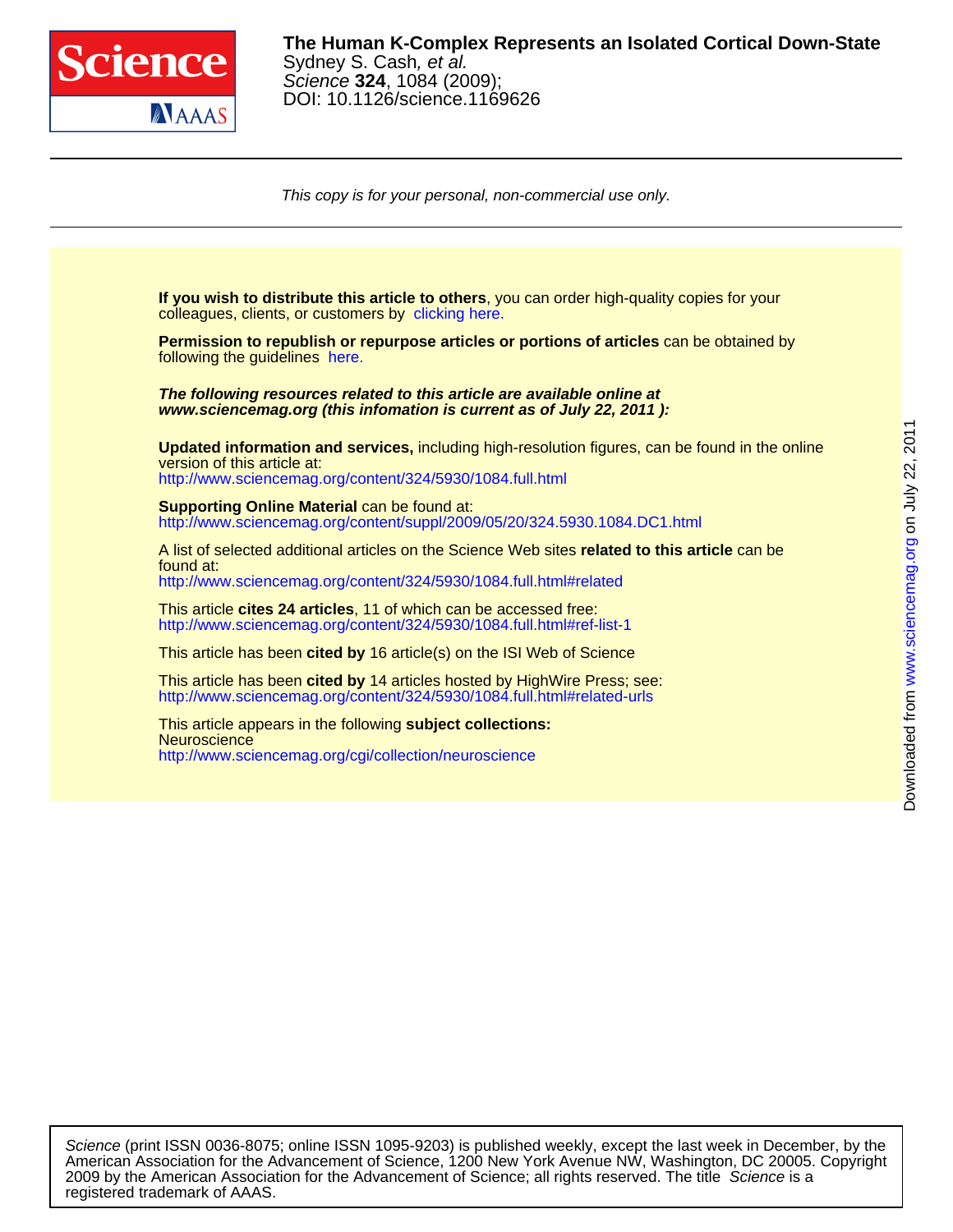### REPORTS

ficed to establish place preference in the absence of other reward. These results establish a causal role in behavioral conditioning for defined spiking modes in a specific cell type; of course, even a single cell type can release multiple neurotransmitters and neuromodulators (for example, VTA DA neurons primarily release DA but can also release other neurotransmitters such as glutamate) and will exert effects through multiple distinct downstream cell types. Indeed, the optogenetic approach, integrated with electrophysiological, behavioral, and electrochemical readout methods, opens the door to exploring the causal, temporally precise, and behaviorally relevant interactions of DA neurons with other neuromodulatory circuits (22–25), including monoaminergic and opioid circuits important in neuropsychiatric illnesses (26–28). In the process of identifying candidate interacting neurotransmitter systems, downstream neural circuit effectors (29), and subcellular biochemical mechanisms on time scales appropriate to behavior and relevant circuit dynamics, it will be important to continue to leverage the specificity and temporal precision of optogenetic control (30).

### References and Notes

- 1. R. A. Wise, Nat. Rev. Neurosci. 5, 483 (2004).
- 2. B. J. Everitt, T. W. Robbins, Nat. Neurosci. 8, 1481 (2005).
- 3. T. E. Robinson, K. C. Berridge, Brain Res. Brain Res. Rev. 18, 247 (1993).
- 4. G. F. Koob, M. Le Moal, Science 278, 52 (1997).
- 5. W. Schultz, Annu. Rev. Neurosci. 30, 259 (2007).
- 6. M. A. Ungless, P. J. Magill, J. P. Bolam, Science 303, 2040 (2004).
- 7. F. Zhang, Larry C. Katz Memorial Lecture presented at the Cold Spring Harbor Laboratory Meeting on Neuronal Circuits, Cold Spring Harbor, NY, 13 to 16 March 2008.
- 8. D. Atasoy, Y. Aponte, H. H. Su, S. M. Sternson, J. Neurosci. 28, 7025 (2008).
- 9. E. S. Boyden, F. Zhang, E. Bamberg, G. Nagel, K. Deisseroth, Nat. Neurosci. 8, 1263 (2005).
- 10. G. Nagel et al., Proc. Natl. Acad. Sci. U.S.A. 100, 13940 (2003).
- 11. Materials and methods are available as supporting material on Science Online.
- 12. A. Bjorklund, S. B. Dunnett, Trends Neurosci. 30, 194 (2007).
- 13. Q. S. Liu, L. Pu, M. M. Poo, Nature 437, 1027 (2005). 14. S. Robinson, D. M. Smith, S. J. Mizumori, R. D. Palmiter,
- Proc. Natl. Acad. Sci. U.S.A. 101, 13329 (2004). 15. A. R. Adamantidis, F. Zhang, A. M. Aravanis, K. Deisseroth, L. de Lecea, Nature 450, 420 (2007).
- 16. P. E. Phillips, G. D. Stuber, M. L. Heien, R. M. Wightman, R. M. Carelli, Nature 422, 614 (2003).
- 17. G. D. Stuber et al., Science 321, 1690 (2008).
- 18. T. M. Tzschentke, Addict. Biol. 12, 227 (2007).
- 19. C. M. Cannon, R. D. Palmiter, J. Neurosci. 23, 10827 (2003).
- 20. A. A. Grace, S. B. Floresco, Y. Goto, D. J. Lodge, Trends Neurosci. 30, 220 (2007).
- 21. T. S. Hnasko, B. N. Sotak, R. D. Palmiter, J. Neurosci. 27, 12484 (2007).
- 22. P. W. Kalivas, Am. J. Addict. 16, 71 (2007).
- 23. M. R. Picciotto, W. A. Corrigall, J. Neurosci. 22, 3338 (2002).
- 24. J. A. Dani, D. Bertrand, Annu. Rev. Pharmacol. Toxicol. 47, 699 (2007).
- 25. G. C. Harris, G. Aston-Jones, Neuropsychopharmacology 28, 865 (2003).
- 26. E. J. Nestler, W. A. Carlezon Jr., Biol. Psychiatry 59, 1151 (2006).
- 27. J. Williams, P. Dayan, J. Child Adolesc. Psychopharmacol. 15, 160 (2005).
- 28. A. M. Graybiel, Annu. Rev. Neurosci. 31, 359 (2008). 29. W. Shen, M. Flajolet, P. Greengard, D. J. Surmeier,
- Science 321, 848 (2008).
- 30. F. Zhang et al., Nature 446, 633 (2007). 31. We thank M. Wightman, P. Phillips, and the entire Deisseroth laboratory for their support. All reagents and protocols are freely distributed and supported by the authors (www. optogenetics.org); because these tools are not protected by patents, Stanford University has applied for a patent to ensure perpetual free distribution to the international academic nonprofit community. H.C.T. is supported by a Stanford Graduate Fellowship. F.Z. and G.D.S. are supported by NIH National Research Service award. A.R.A. is supported by the Fonds National de la Recherche Scientifique, NARSAD, and the Fondation Leon Fredericq. L.d.L. is supported by National Institute on Drug Abuse (NIDA), Defense Advanced Research Projects Agency, and NARSAD. K.D. is supported by NSF; National Institute of Mental Health; NIDA; and the McKnight, Coulter, Snyder, Albert Yu and Mary Bechmann, and Keck foundations.

### Supporting Online Material

www.sciencemag.org/cgi/content/full/1168878/DC1 Materials and Methods Figs. S1 to S7 References

24 November 2008; accepted 7 April 2009 Published online 23 April 2009; 10.1126/science.1168878 Include this information when citing this paper.

# The Human K-Complex Represents an Isolated Cortical Down-State

Sydney S. Cash, $^{1_\star}$ † Eric Halgren, $^{2_\star}$  Nima Dehghani, $^2$  Andrea O. Rossetti, $^5$  Thomas Thesen, $^3$  $\mathsf{ChunMao\ Wang}^3$  Orrin Devinsky, $^3$  Ruben Kuzniecky, $^3$  Werner Doyle, $^3$  Joseph R. Madsen, $^4$ Edward Bromfield,<sup>5</sup> Loránd Erőss,<sup>6</sup> Péter Halász,<sup>7,9</sup> George Karmos,<sup>8,9</sup> Richárd Csercsa,<sup>8</sup> Lucia Wittner,<sup>6,8</sup> István Ulbert<sup>6,8,9\*</sup>

The electroencephalogram (EEG) is a mainstay of clinical neurology and is tightly correlated with brain function, but the specific currents generating human EEG elements remain poorly specified because of a lack of microphysiological recordings. The largest event in healthy human EEGs is the K-complex (KC), which occurs in slow-wave sleep. Here, we show that KCs are generated in widespread cortical areas by outward dendritic currents in the middle and upper cortical layers, accompanied by decreased broadband EEG power and decreased neuronal firing, which demonstrate a steep decline in network activity. Thus, KCs are isolated "down-states," a fundamental cortico-thalamic processing mode already characterized in animals. This correspondence is compatible with proposed contributions of the KC to sleep preservation and memory consolidation.

Although the electroencephalogram (EEG)<br>is known to directly and instantaneously<br>reflect synaptic and active transmembrane<br>neuronal currents the specific channels synapses is known to directly and instantaneously reflect synaptic and active transmembrane neuronal currents, the specific channels, synapses, and circuits that generate particular EEG elements in humans remain poorly specified. Much of the EEG is composed of repeated wave forms with characteristic morphologies, durations, amplitudes, frequency content, evoking events, and background states  $(1)$ . The largest of these EEG "graphoelements" is the KC, characterized by a short surface-positive transient followed by a

slower, larger surface-negative complex with peaks at 350 and 550 ms, and then a final positivity peaking near 900 ms, followed sometimes by 10- to 14-Hz "spindles"  $(2-4)$ . KCs occur in non–rapid-eye-movement (non-REM) sleep, especially stage 2. Deeper sleep (stages 3 to 4) is characterized by slow waves, demonstrated in extensive animal studies to consist of a "slow oscillation" between periods of intense firing by both excitatory and inhibitory cortical neurons (termed "up-states") and periods of neuronal silence ("down-states") (5–9). Using micro- and

macro-electrode arrays placed in patients undergoing evaluation for epilepsy  $(10)$ , we demonstrate that the microphysiological characteristics of human KCs appear identical to those of down-states recorded in the same patients.

Typical KCs were recorded in eight patients (11). KCs were either spontaneous or evoked by a weak auditory stimulus. Within a given patient, the basic KC wave forms were similar regardless of whether they were recorded at the scalp or intracranially (Fig. 1A). In all cases, the wave form was dominated by a large deflection occurring ~500 to 600 ms after the onset of a stimulus, or after the onset of the initial deflection for spontaneous KCs. Characteristic KC wave forms were recorded by subdural electrodes placed on all cortical lobes, demonstrating widespread

<sup>1</sup>Department of Neurology, Epilepsy Division, Massachusetts General Hospital, Harvard Medical School, Boston, MA 02114, USA. <sup>2</sup>Departments of Radiology, Neurosciences, and Psychiatry, University of California at San Diego, San Diego, CA 92093, USA. <sup>3</sup>Comprehensive Epilepsy Center, New York University School of Medicine, New York, NY 10016, USA. <sup>4</sup>The Children's Hospital, Boston, MA 02115, USA. <sup>5</sup>Brigham and Women's Hospital, Boston, MA 02115, USA. <sup>6</sup>National Institute of Neurosurgery, H-1145 Budapest, Hungary. <sup>7</sup>National Institute of Psychiatry and Neurology, Epilepsy Center, H-1145<br>Budapest, Hungary. <sup>8</sup>Institute for Psychology, Hungarian Academy of Sciences, H-1394 Budapest, Hungary. <sup>9</sup>Péter Pázmány Catholic University, Department of Information Technology, H-1083 Budapest, Hungary.

\*These authors contributed equally to this work.

†To whom correspondence should be addressed. E-mail: scash@partners.org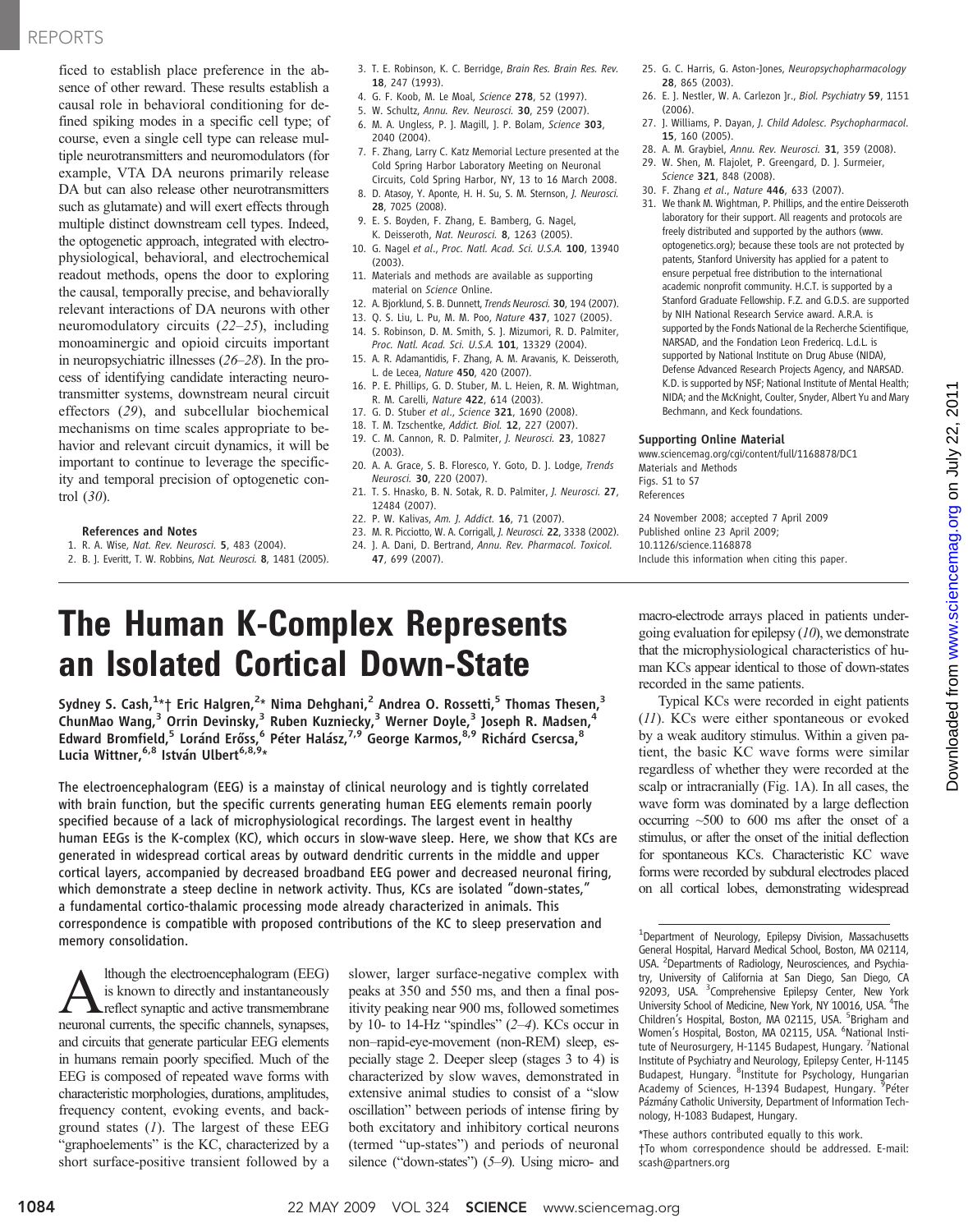generation (Fig. 1B). In all scalp and most intracranial sites, this deflection was surface-negative. Different KCs recorded in the same patient varied in their relative size and timing across cortical locations (Fig. 1C). That is, KCs were not completely synchronous across the cortical surface, nor were the direction or duration of the transcortical delays constant across different KCs.

Potential gradients across cortical layers during KCs were recorded during these same events by using linear arrays of microelectrodes in temporal, frontal, and parietal sites (Fig. 1A). In all cases, KCs seen on the scalp electrodes were also observed on microelectrodes of the array and vice versa. Spontaneous and evoked KCs were recorded in four patients. They showed similar wave-form characteristics and distribution (Figs. 1D and 2), with the maximal negative response present on the same recording channel. No significant differences were found in the peak amplitude or area under the curve during this peak between spontaneous and evoked KCs (t test and Kolmogorov-Smirnov test; powered ≥0.80 to detect a 20% difference at  $P < 0.05$ ).

Current source density calculated from these data showed a consistent pattern for both spontaneously occurring and triggered KCs. During the surface-negative slow deflection, there was a current sink in the channels closest to the cortical surface, whereas a substantial source was present in middle channels  $\sim$  450 to 600  $\mu$ m below the sink. This pattern, observed in all

subjects, likely corresponds to a passive sink centered in layer I and an active source centered in layer III (Figs. 2, A and B, and 3A1). Successful recordings of multiunit neuronal firing were obtained in four subjects, all of whom showed decreased firing during the surfacenegative slow deflection of either spontaneous or evoked KCs (Figs. 2, A and B, and 3A2). The pattern of sinks and sources and the decreased neuronal firing changes described here indicate hyperpolarizing current flow in layer III during the large surface-negative deflection.

Analysis of the spectral content of both spontaneous and evoked events consistently demonstrated a broadband decrease in the activity during the surface-negative event in multiple cortical layers when we used microelectrodes and in multiple locations with subdural macroelectrodes (Fig. 3). This was particularly pronounced for higher-frequency (gamma) activity from 20 to 100 Hz; low-frequency components representing the wave form itself—were often maintained. High frequencies could remain depressed past resolution of the negative deflection. In six subjects, higher-frequency power briefly increased at KC onset. However, in no case was the surface-negative slow event preceded by rhythmic modulations of current or gamma power.

This study provides strong evidence that KCs are induced cortical down-states. First, our recordings demonstrate that KCs are generated in widespread cortical locations. Previous extra-



Fig. 1. Spontaneous and evoked KCs recorded simultaneously from the surface of all cortical lobes. (A) Approximate locations of microelectrode arrays in the eight patients (Pt.) studied. (B) Averaged spontaneous KCs recorded with grid electrodes in multiple cortical locations and from the scalp (subject E). Unaveraged spontaneous (C and D) and evoked (D) KCs from the same electrodes. Red asterisks show earliest deflection during the KCs and demonstrate the variability in onset and spread. Sleep stages and KCs were identified during natural sleep with standard criteria (27). KCs were evoked with occasional tones. Subdural electrode arrays were placed to confirm the hypothesized seizure focus and to locate epileptogenic tissue in relation to essential cortex, so as to direct surgical treatment.

cranial EEG (12), magnetoencephalogram (MEG) (13), and intracranial EEG recordings (14, 15) have not provided unambiguous localization of KC generators because of difficulties in localizing widely distributed sources. Local KC generation near the electrode contact is highly likely in our recordings from the cortical surface and is certain when steep gradients are recorded at 150-um intervals with microelectrode arrays. Widespread intracortical generation of KCs is consistent with the generation of down-states in lower mammals, which arise in distributed corticocortical networks (16).

The current study also demonstrates that KCs in humans are associated with strong and consistent decreases in gamma and multiunit activity, similar to those observed in animals during the down-state and indicating widespread decreases in cortical activity (5, 6, 8, 9, 17). Direct confirmation of identical microphysiology was obtained in our subjects by comparing KC and slow-oscillation down-states recorded within the same sleep session and by the same microelectrode arrays (Fig. 2). Even at the 150-um resolution of these recordings, the two conditions evoke identical laminar distributions of transmembrane currents (correlation coefficient at the peak of the deflection was 0.95 between spontaneous KC and slow waves and 0.96 between evoked KC and slow waves, with  $P \leq$  $10^{-12}$  for both). The indices of network synaptic activity (gamma power) and of population firing (multiunit activity) were both decreased during the KC in all cortical layers, but especially in the supragranular layers, as is characteristic of the slow-oscillation down-state (Fig. 3). Finally, although various inhibitory processes in the cortex have a wide range of durations, from less than 20 ms to several seconds, the KC and slowoscillation down-states both last ~400 ms.

Although the data thus strongly support the proposal of Amzica and Steriade (7) that the KC reflects a cortical down-state, it does not support their corollary proposal that the KC is always part of an underlying oscillation (18). Rather, our evidence indicates that, at both the intracortical and epicortical levels, isolated KCs are the rule rather than the exception during stage 2 sleep. This is consistent with numerous observations over the past 70 years (2–4). Also consistent with these previous studies, but in contrast with Amzica and Steriade (7), we found the major component of KCs to be surface-negative.

The down-state is characterized by hyperpolarizing potassium currents, as well as low synaptic activity (6). The lack of a local up-state preceding the KC may pose difficulties for the proposal that an activity-dependent accumulation of calcium or adenosine diphosphate (ADP) triggers a potassium current and, thus, the downstate (19–21). Our findings, as well as recent evidence that the onset of the down-state is more synchronous than that of the up-state  $(16)$ , suggest the need for additional synchronizing mecha-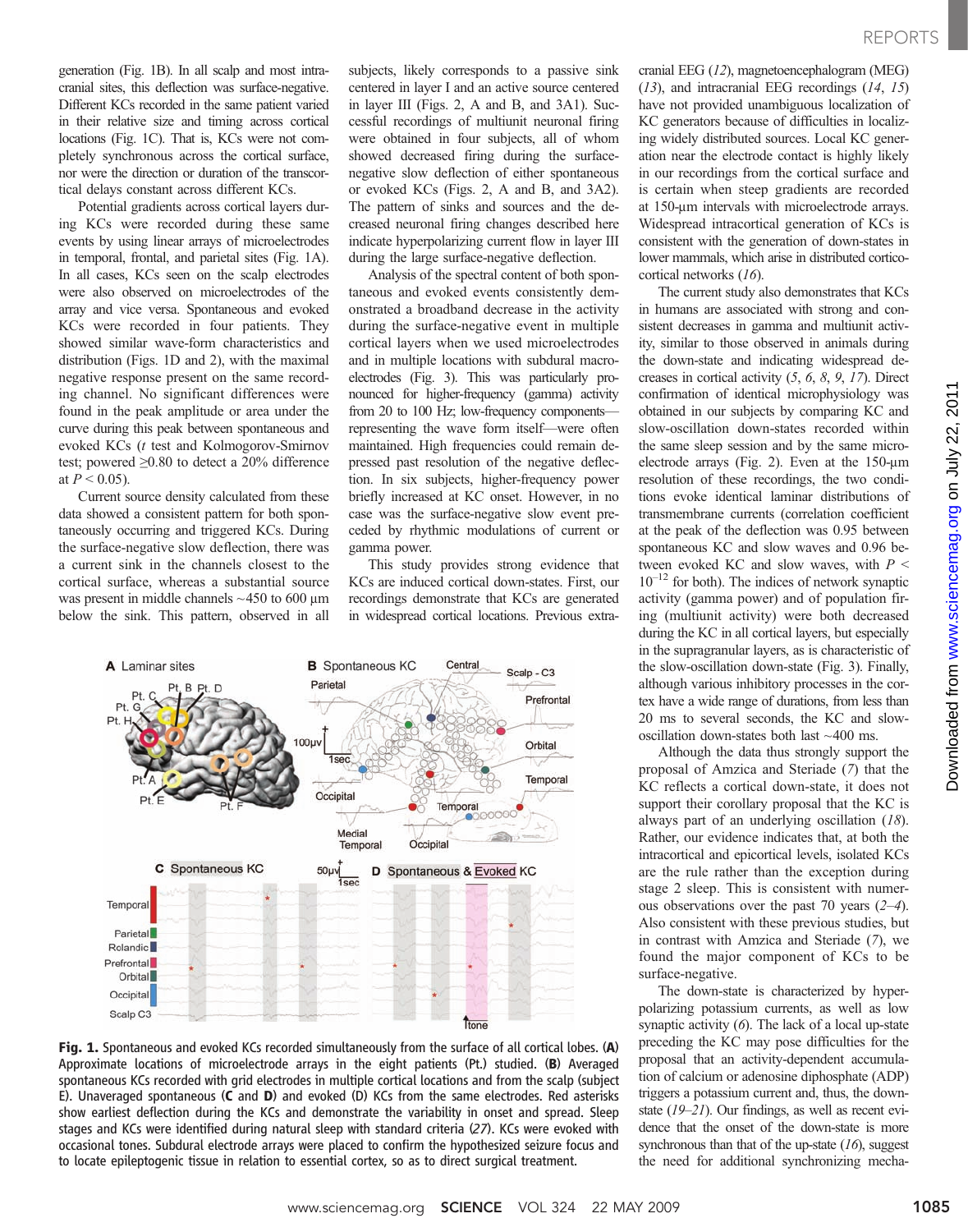## REPORTS

Fig. 2. Population transmembrane currents and neuronal firing in different cortical layers during single evoked (A) and spontaneous (B) KC in stage 2 sleep, and (C) during the slow oscillation in stage 3 to 4 sleep. Evoked and spontaneous KC and the slowoscillation down-state are all characterized by out-



ward currents (sources) in cortical layers II to III (blue arrows), paired with inward currents (sinks) near the cortical surface (red arrows), and decreased neuronal firing (black arrows). Unlike the KC, the slow-oscillation down-state is embedded in rhythmic alternation with up-states consisting of layer II/III sinks (\*), layer I sources (\*), and increased firing. Patient F.



Fig. 3. Decrement in population firing and high-frequency membrane oscillations during KC. (A) Microelectrode array recordings of (A1) averaged spontaneous KCs show a layer III source, (A2) decreased neuronal firing, and (A3) membrane oscillations (higher-frequency spectral power), in all layers, especially upper layers. (B) Simultaneous recordings in the same patient from a large grid array of electrodes on the cortical surface also show a decrease in high-frequency spectral power during KC. Plots are set to the same threshold to show significant ( $P < 0.01$ ) spectral power changes compared with a period of 1500 to 250 ms before the KC.

nisms, for instance, cortico-thalamo-cortical interactions, as have been shown for the sleep spindle (22). For example, in the tone-evoked KC, initial medial geniculate and auditory cortex activation could trigger a local down-state that spreads via thalamo-cortical and cortico-cortical connections. KCs would then occur spontaneously because of a similar mechanism, only with the sensory stimulus occult to the investigator (e.g., gastric), or because of a spontaneous burst of cortical activity. Thus, the KC down-state may follow an up-state, but only in the initiating zone.

Our finding that successive KCs arise in variable cortical locations (Fig. 1D), which confirmed scalp recordings (12) and computational models (19), is consistent with this interpretation.

Sleep is thought to perform essential restorative and mnestic functions (23). Maintaining sleep is therefore crucial, but so is awakening in the face of danger. Our finding that the KC represents an isolated down-state supports the theory that it suppresses cortical activity and, thus, arousal in response to stimuli that are judged by the sleeping brain not to be dangerous  $(3, 4)$ . Increasing evidence supports a strong contribution to memory consolidation of stage 2 sleep, characterized by KC and spindles (24). The cortical down-state may provide a period when the near absence of neural activity induces a blanket suppression of synaptic strengths, balancing the synaptic enhancement occurring during waking and up-states and thus preserving the signal-tonoise ratio in network representations (25). In addition, during the recovery from the down-state, cortical firing "reboots" in a systematic order, which allows the potential for engrams encoded in dynamic assemblies of neuronal firing to be repeatedly practiced and thus consolidated (26). The current study ties a universal, normal, prominent, easily-observed EEG phenomenon to its underlying substrate of membrane currents and neuronal circuits through direct observation and homology with animal studies. This allows previous observations relating human sleep EEG to memory and sensory arousal to be interpreted within mechanistic neural models.

#### References and Notes

- 1. G. Buzsaki, Rhythms of the Brain (Oxford Univ. Press, Oxford, 2006).
- 2. A. L. Loomis, E. N. Harvey, G. Hobart, J. Neurophysiol. 13 (suppl.), 231 (1938).
- 3. I. M. Colrain, Sleep 28, 255 (2005).
- 4. P. Halasz, Sleep Med. Rev. 9, 391 (2005).
- 5. M. Steriade, F. Amzica, A. Nunez, J. Neurophysiol. 70, 1385 (1993).
- 6. D. Contreras, I. Timofeev, M. Steriade, J. Physiol. 494, 251 (1996).
- 7. F. Amzica, M. Steriade, Neuroscience 82, 671 (1998).
- 8. M. V. Sanchez-Vives, D. A. McCormick, Nat. Neurosci. 3, 1027 (2000).
- 9. I. Timofeev, F. Grenier, M. Steriade, Proc. Natl. Acad. Sci. U.S.A. 98, 1924 (2001).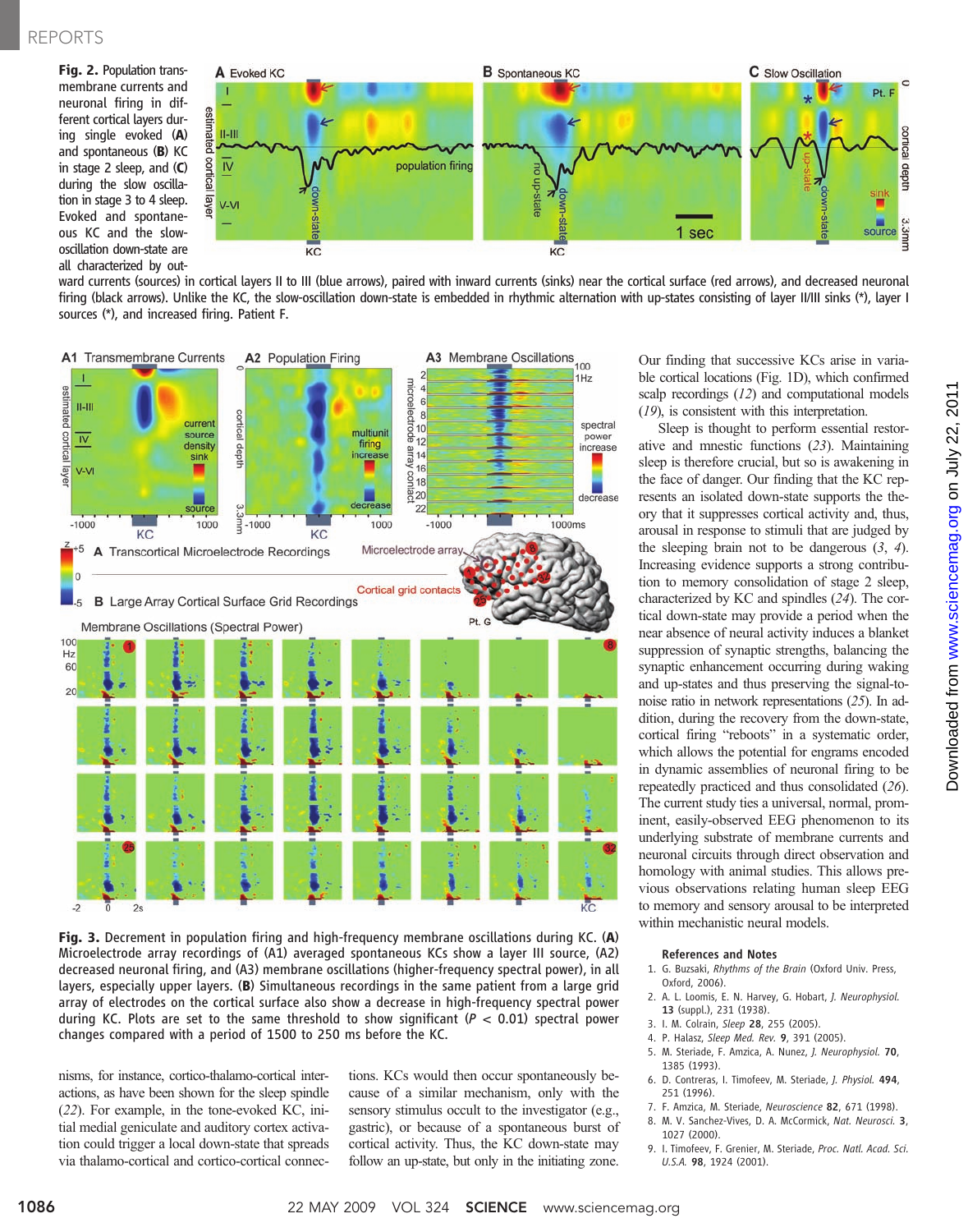- 10. I. Ulbert, E. Halgren, G. Heit, G. Karmos, J. Neurosci. Methods 106, 69 (2001).
- 11. Materials and methods are available as supporting material on Science Online.
- 12. M. Massimini, R. Huber, F. Ferrarelli, S. Hill, G. Tononi, J. Neurosci. 24, 6862 (2004).
- 13. J. Numminen, J. P. Makela, R. Hari, Electroencephalogr. Clin. Neurophysiol. 99, 544 (1996).
- 14. M. Velasco et al., Clin. Neurophysiol. 113, 25 (2002).
- 15. R. A. Wennberg, A. M. Lozano, Clin. Neurophysiol. 114, 1403 (2003).
- 16. M. Volgushev, S. Chauvette, M. Mukovski, I. Timofeev, J. Neurosci. 26, 5665 (2006).
- 17. M. Mukovski, S. Chauvette, I. Timofeev, M. Volgushev, Cereb. Cortex 17, 400 (2007).
- 18. F. Amzica, M. Steriade, Neurology 49, 952 (1997).
- 19. M. Bazhenov, I. Timofeev, M. Steriade, T. J. Sejnowski, J. Neurosci. 22, 8691 (2002).
- 20. A. Compte, M. V. Sanchez-Vives, D. A. McCormick, X. J. Wang, J. Neurophysiol. 89, 2707 (2003).
- 21. M. O. Cunningham et al., Proc. Natl. Acad. Sci. U.S.A. 103, 5597 (2006).
- 22. D. Contreras, A. Destexhe, T. J. Sejnowski, M. Steriade, Science 274, 771 (1996).
- 23. J. A. Hobson, E. F. Pace-Schott, Nat. Rev. Neurosci. 3, 679 (2002).
- 24. R. Stickgold, Nature 437, 1272 (2005).
- 25. G. Tononi, C. Cirelli, Sleep Med. Rev. 10, 49 (2006).
- 26. S. Ribeiro et al., PLoS Biol. 2, E24 (2004). 27. A. Rechtschaffen, A. Kales, A Manual of Standardized Terminology, Techniques and Scoring System for Sleep Stages of Human Subjects. (U.S. Government Printing Office, Washington, DC, 1968).
- 28. Supported by National Institute of Neurogical Disorders and Stroke (NIH) grants NS18741 and NS44623 to E.H. and Neuroprobes IST-027017,

OTKA49122, ETT135/2006, János Szentágothai Knowledge Center RET 05/2004 grants to I.U. We thank L. Papp for technical support; and L. Grand, A. Magony, B. Dombovári, and D. Fabó for support in data analysis and recording. The authors dedicate this work to the memory of Edward Bromfield, who passed away on 10 May 2009.

### Supporting Online Material

www.sciencemag.org/cgi/content/full/324/5930/1084/DC1 Materials and Methods Fig. S1 Table S1 References

11 December 2008; accepted 20 March 2009 10.1126/science.1169626

# Crystal Structure of the Nuclear Export Receptor CRM1 in Complex with Snurportin1 and RanGTP

Thomas Monecke, $^{1_\star}$  Thomas Güttler, $^{2_\star}$  Piotr Neumann, $^{1}$  Achim Dickmanns, $^{1}$ Dirk Görlich,<sup>2</sup>† Ralf Ficner<sup>1</sup>

CRM1 mediates nuclear export of numerous unrelated cargoes, which may carry a short leucine-rich nuclear export signal or export signatures that include folded domains. How CRM1 recognizes such a variety of cargoes has been unknown up to this point. Here we present the crystal structure of the SPN1⋅CRM1⋅RanGTP export complex at 2.5 angstrom resolution (where SPN1 is snurportin1 and RanGTP is guanosine 5′ triphosphate–bound Ran). SPN1 is a nuclear import adapter for cytoplasmically assembled,  $m_3G$ -capped spliceosomal U snRNPs (small nuclear ribonucleoproteins). The structure shows how CRM1 can specifically return the cargo-free form of SPN1 to the cytoplasm. The extensive contact area includes five hydrophobic residues at the SPN1 amino terminus that dock into a hydrophobic cleft of CRM1, as well as numerous hydrophilic contacts of CRM1 to  $m_3$ G cap-binding domain and carboxyl-terminal residues of SPN1. The structure suggests that RanGTP promotes cargo-binding to CRM1 solely through long-range conformational changes in the exportin.

Nuclear transport proceeds through nucle-<br>ar pore complexes (NPCs) and supplies<br>cell nuclei with proteins and the cyto-<br>plasm with nuclear products such as ribosomes ar pore complexes (NPCs) and supplies plasm with nuclear products such as ribosomes and tRNAs. Most nuclear transport pathways are mediated by importin b–type nuclear transport receptors, which include nuclear export receptors (exportins), as well as importins  $(1, 2)$ . These receptors bind cargoes directly or through adapter molecules, shuttle constantly between the nucleus and cytoplasm, and use the chemical potential of the nucleocytoplasmic RanGTP-gradient to act as unidirectional cargo pumps (where GTP is guanosine 5′ triphosphate and RanGTP is GTPbound Ran $(3)$ .

Exportins recruit cargo at high RanGTP levels in the nucleus, traverse NPCs as ternary cargo⋅exportin⋅RanGTP complexes, and release their cargo upon GTP hydrolysis into the cytoplasm. CRM1 (exportin1/Xpo1p) (4, 5) and CAS (Cse1p/exportin2) (6) are the prototypical exportins. Whereas CAS is specialized to retrieve the nuclear import adapter importin  $\alpha$  back to the cytoplasm (6), CRM1 exports a very broad range of substrates from nuclei  $(4, 5, 7-11)$ , including ribosomes and many regulatory proteins. It also depletes translation factors from nuclei and is essential for the replication of viruses such as HIV.

CRM1 has a dual function during biogenesis of spliceosomal U small nuclear ribonucleoproteins (snRNPs). It exports m<sup>7</sup>G-capped U small nuclear RNAs to the cytoplasm (4, 12), where they recruit Sm-core proteins and receive a 2,2,7 trimethyl  $(m_3G)$  cap structure. The import adapter snurportin  $1$  (SPN1) and importin  $\beta$  then transport the mature  $m_3G$ -capped U snRNPs into nuclei (13). To mediate another import cycle, SPN1 is returned to the cytoplasm by CRM1 (14).

Many CRM1 cargoes harbor a leucine-rich nuclear export signal (NES) that typically includes four characteristically spaced hydrophobic residues (7). Examples are the HIV-Rev protein (15) or the protein kinase A inhibitor (PKI) (16). In other cases, however, CRM1 recognizes not just a short peptide, but instead a large portion of the export cargo; here, SPN1 is the prototypical example (14). CRM1 binds SPN1 tighter than other export substrates, apparently because CRM1 must displace the imported U snRNP from SPN1 before export may occur.

The cytoplasmic dissociation of CRM1 from SPN1 is essential for multi-round import of U snRNPs. Hydrolysis of the Ran-bound GTP alone is insufficient to fully disrupt the interaction (Fig. 1, A to C)  $(14)$ , but importin  $\beta$  can displace CRM1 from SPN1 (Fig. 1A). Thus, either the binding sites of SPN1 for CRM1 and importin  $\beta$  overlap, or importin  $\beta$  forces SPN1 into a conformation that is incompatible with CRM1 binding.

Two functional domains in SPN1 have been described: (i) the  $m_3G$  cap-binding domain  $(SPN<sup>97–300</sup>)$  (17) and (ii) the N-terminal importin  $\beta$ –binding (IBB) domain (SPN1<sup>40–65</sup>) (14, 18, 19), which confers binding to and import by importin  $\beta$  (20). A multiple alignment of SPN1 from various species revealed another conserved region that precedes the IBB domain and includes the hydrophobic residues Leu<sup>4</sup>, Leu<sup>8</sup>, Phe<sup>12</sup>, and  $Val<sup>14</sup>$ . Mutating any of those residues to serine or deleting Met<sup>1</sup> strongly impaired the interaction with CRM1, in particular at higher salt concentrations (Fig. 1B and fig. S1). Even though the SPN1 N terminus (with its conserved hydrophobic residues) resembles a classical NES, there are clear differences: foremost that CRM1 binds the isolated SPN1 N terminus (SPN1<sup>1–21</sup>) considerably weaker than, for instance, the PKI-NES (Fig. 1C). In the context of full-length SPN1, however, this difference is more than compensated by the contribution of the  $m_3G$  cap-binding domain to the CRM1 interaction.

We then assembled, purified, and crystallized an export complex containing full-length human  $SPN1^{1-360}$ , full-length mouse CRM1<sup>1-1071</sup>, and GTP-RanQ69L<sup>1–180</sup>, a C-terminally truncated and GTPase-deficient form of human Ran (21).

<sup>1</sup> Abteilung für Molekulare Strukturbiologie, Institut für Mikrobiologie und Genetik, GZMB, Georg-August-Universität Göttingen, Justus-von-Liebig-Weg 11, 37077 Göttingen, Germany. <sup>2</sup>Abteilung Zelluläre Logistik, Max-Planck-Institut für Biophysikalische Chemie, Am Fassberg 11, 37077 Göttingen, Germany.

<sup>\*</sup>These authors contributed equally to this work. †To whom correspondence should be addressed. E-mail: goerlich@mpibpc.mpg.de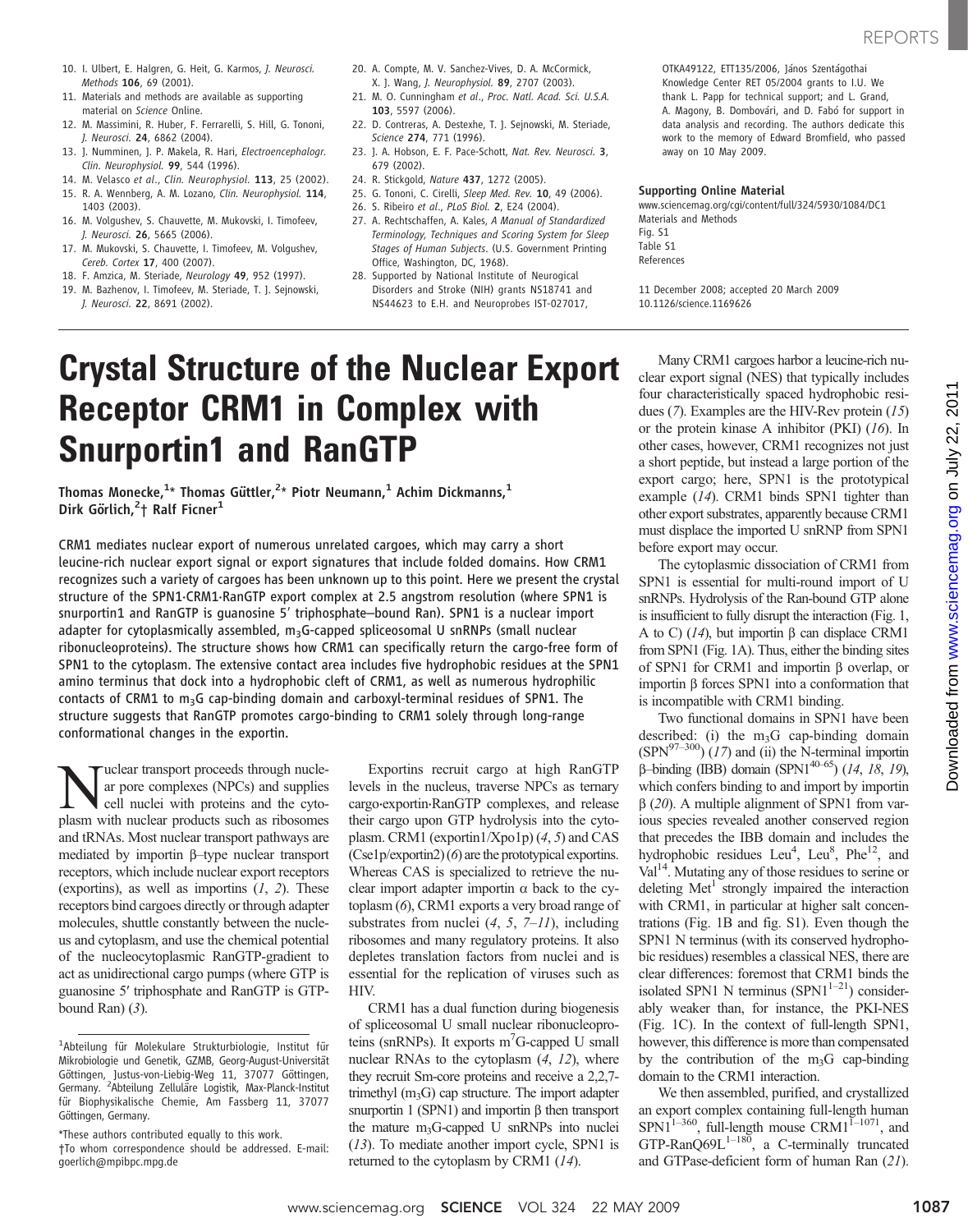

## Supporting Online Material for

## **The Human K-Complex Represents an Isolated Cortical Down-State**

Sydney S. Cash,\* Eric Halgren, Nima Dehghani, Andrea O. Rossetti, Thomas Thesen, ChunMao Wang, Orrin Devinsky, Ruben Kuzniecky, Werner Doyle, Joseph Madsen, Edward Bromfield, Loránd Erőss, Péter Halász, George Karmos, Richárd Csercsa, Lucia Wittner, István Ulbert

\*To whom correspondence should be addressed. E-mail: scash@partners.org

Published 22 May 2009, *Science* **324**, 1084 (2009) DOI: 10.1126/science.1169626

## **This PDF file includes**

Materials and Methods Fig. S1 Table S1 References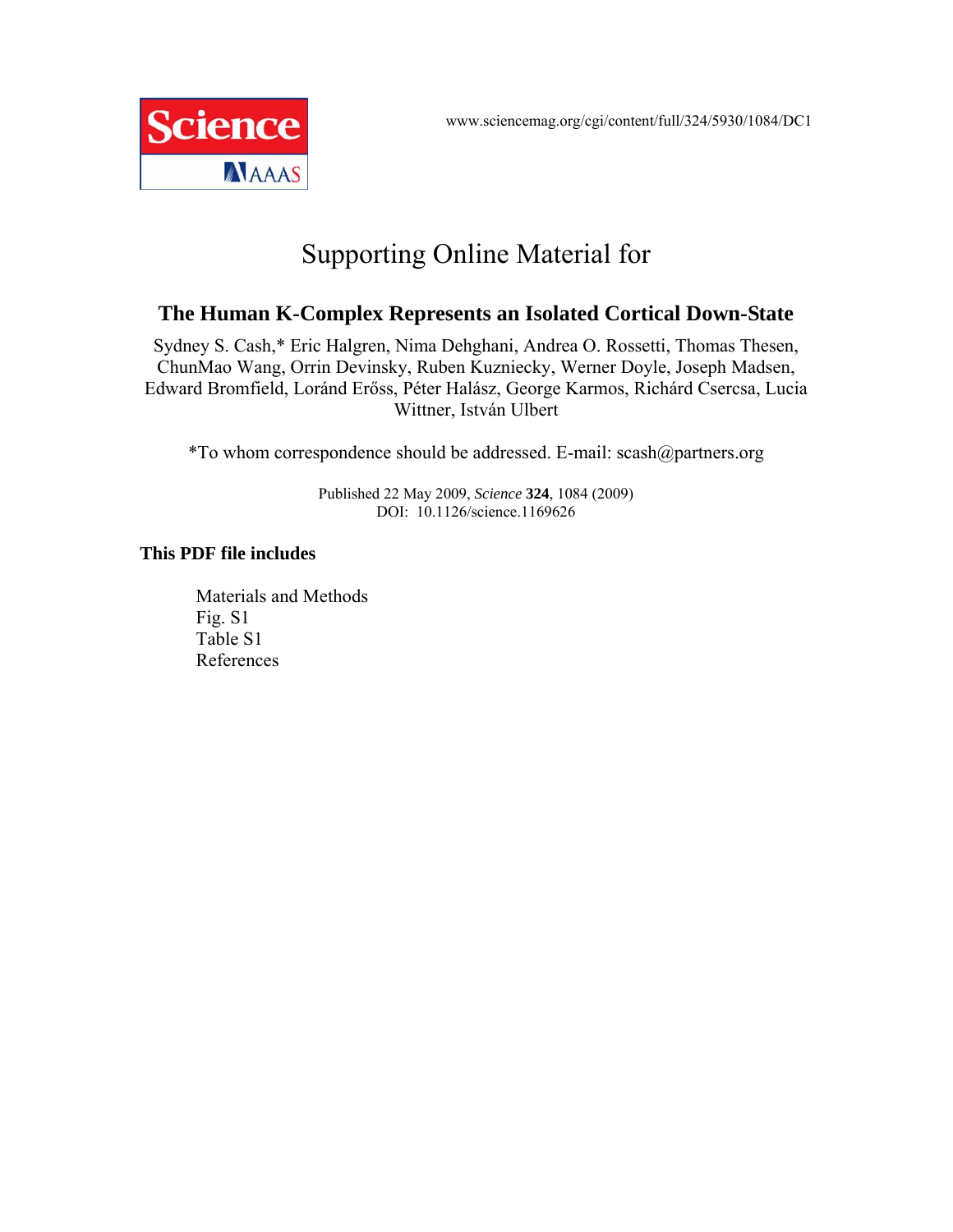### **The Human K-Complex Represents an Isolated Cortical Down-State**

### **Supporting Online Material**

## **Materials and Methods**

**Subjects**. Eight patients (15-48 years old; 4 female) with long-standing pharmaco-resistant complex partial seizures participated after fully informed consent according to NIH guidelines as monitored by the local Institutional Review Boards. Simultaneous scalp, macroelectrode and microelectrode cortical recordings during natural sleep were made over the course of clinical monitoring for spontaneous seizures. Subdural grid and strip clinical electrode arrays were placed in order to confirm the hypothesized seizure focus, and locate epileptogenic tissue in relation to essential cortex, thus directing surgical treatment. Patients were all right-handed, with intelligence and personality in the normal range (see table S1 for clinical characteristics of individual patients). The decision to implant, the electrode targets and the duration of implantation were made entirely on clinical grounds without reference to this experiment. The patients were informed that participation in the experiment would not alter their clinical treatment in any way, and that they may withdraw at any time without jeopardizing their clinical care.

**Probes.** Macro-electrode contacts were 3mm platinum discs spaced 10mm center-to-center, embedded in 8x8 grid arrays, linear 1x8 strips or some combination thereof. Linear microelectrode arrays were placed perpendicular to the cortical surface within the hypothesized epileptogenic zone, passing ~3mm from the pial surface to the white matter, and recording en passant from the different lamina of a cortical column. Laminar microarrays consisted of 24 individual 90%Pt-10%Ir contacts, each 40μm in diameter and spaced 150μm center-to-center (*S1*). Electrodes were located relative to cortical gyri using intraoperative photographs, as well as CTs and MRIs taken with the probes in place. The depths of the laminar contacts below the pial surface are fixed and known because the top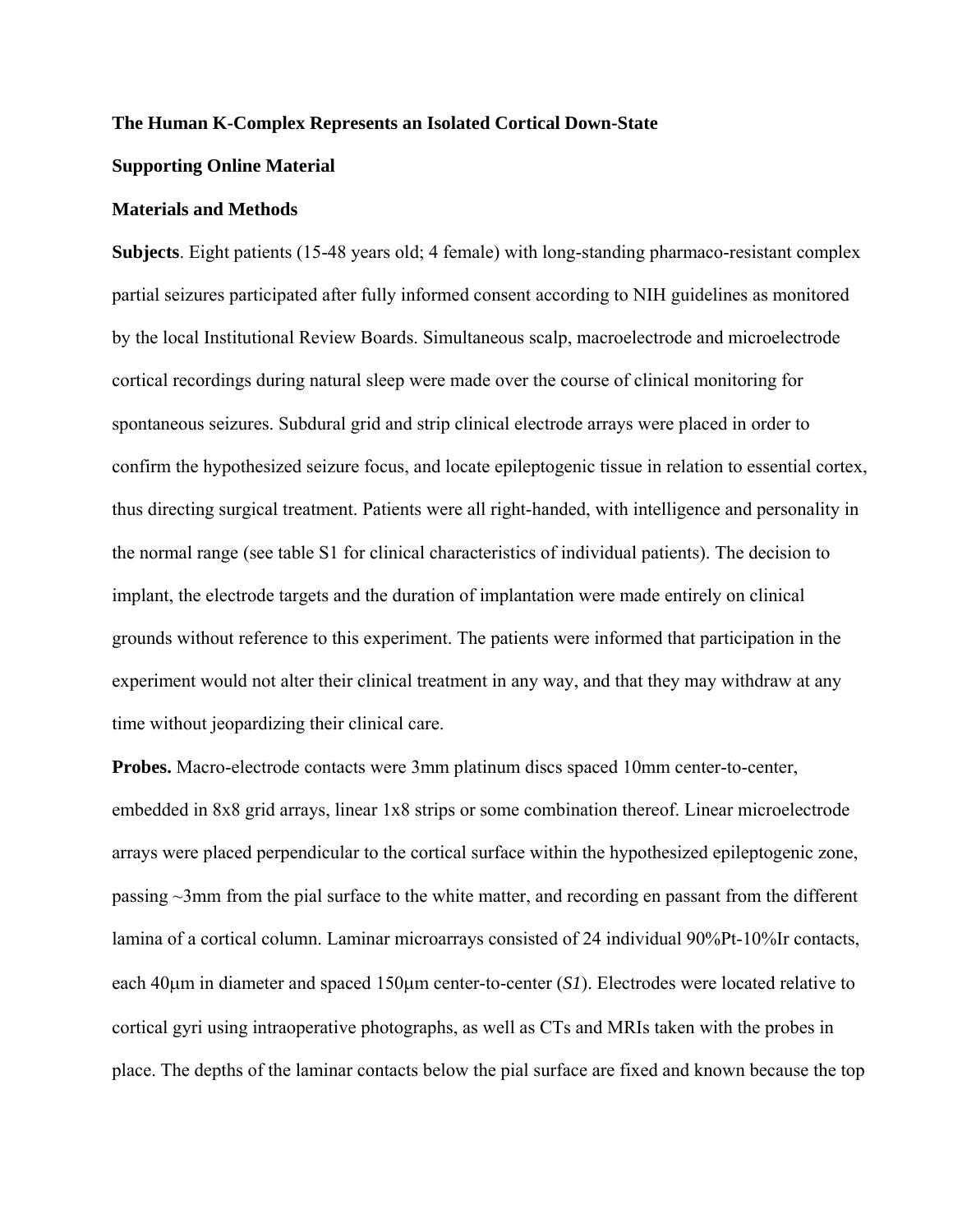of the probe is a silastic sheet that adheres by surface tension to the cortical surface. In addition, laminar contacts in gray matter, white matter, and CSF have characteristic activity patterns, assisting in resolution of their entry and exit points. In 3 cases the relationship of the probe to cortical lamina was confirmed with post-resection histological examination (example shown in fig. S1). Scalp EEG, electro-oculogram (EOG) and submental electromyogram (EMG) electrodes were placed to permit sleep staging (see below).

**Recordings.** Recordings from grid and strip macro-electrode arrays were made using 128 channel clinical cable telemetry systems with sampling rates between 200 and 800 Hz and bandpass from 0.1 to 100-400 Hz. These recordings were referenced to intradural electrodes facing away from the cortex. Recordings from microelectrode arrays used custom amplifiers in a differential configuration from 23 pairs of successive contacts, at 2 kHz (16 bit) sampling rate for field potentials and 20 kHz (12 bit) for unit activity, and stored continuously with stimulus and timing markers permitting synchronization with grid and strip recordings. Recordings were not analyzed if a patient had a seizure in the recording session, or if the local cortex exhibited chronic slow waves, interictal spikes or other frankly abnormal activity.

**Estimation of population trans-membrane current flows and unit activity in different cortical layers.** Population trans-membrane current flows were estimated using current source density (CSD) analysis (*S2*), calculated as the second spatial derivative of field potentials (0.5-30Hz) after applying a 5-point Hamming filter (*S1*) or by using the inverse CSD (iCSD) method of Pettersen et al. (*S3*). CSD may be due to either active transmembrane currents, or passive returns distributed according to the geometry of the cell. Active currents may be due to neurotransmitter-gated channels in the postsynaptic membrane, or to voltage-gated channels and other intrinsic membrane currents (*S4*). CSD analysis assumes that conductivity is uniform and isotropic in the tissue immediately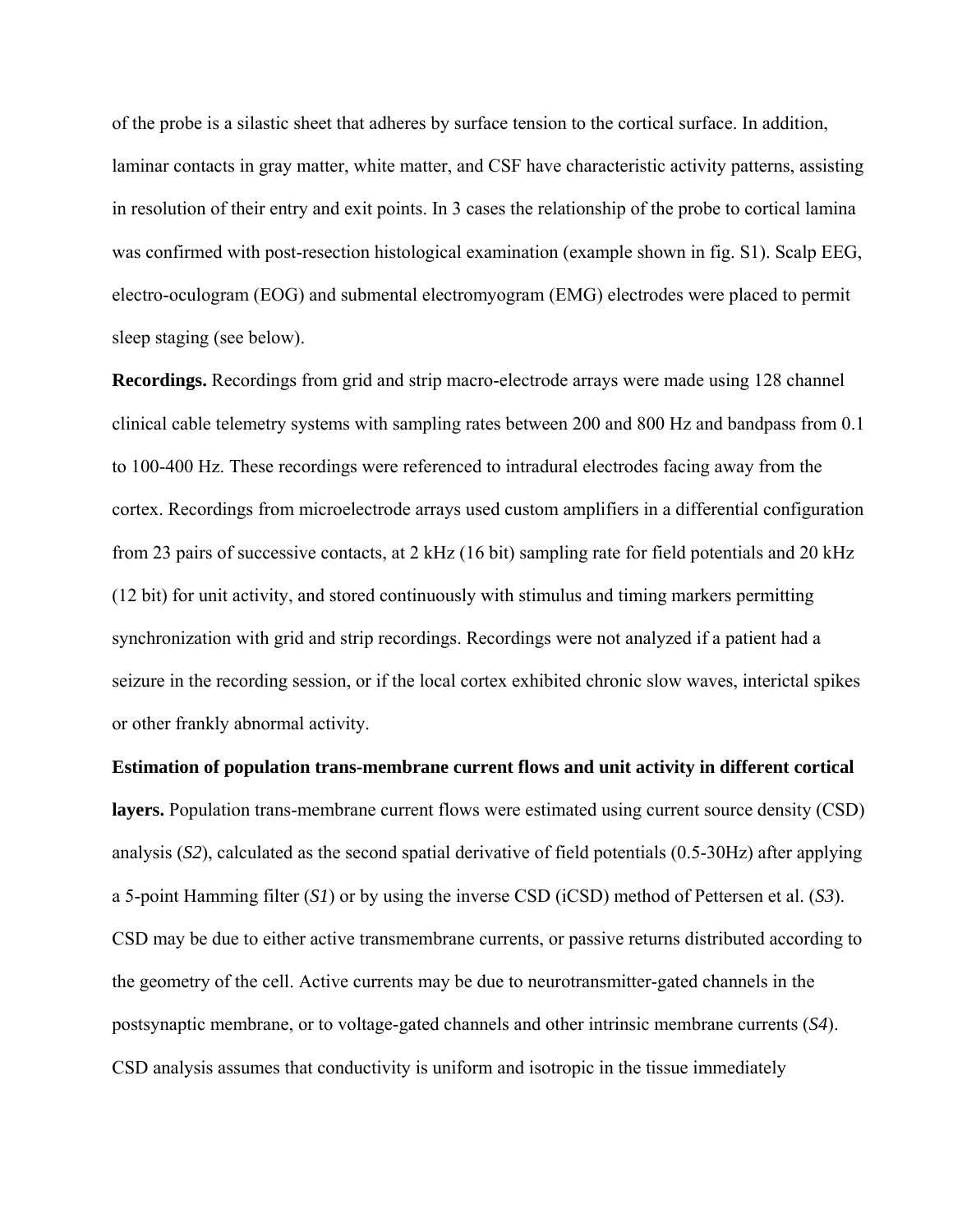surrounding the probe (*S5*). This assumption has been tested in the hippocampus where deviations from the homogeneous approximation are too small to influence the spatial distribution of sources and sinks (*S6*).Variable electrode spacing or potential amplification could produce spurious CSD signals but these effects were evaluated experimentally in our system and were less than 5% (*S1*). CSD analysis will miss transmembrane currents if they do not result in a net radial extracellular current, as might happen if they are produced by synapses on a spherically symmetrical dendritic domain. CSD will also fail to detect currents that flow over distances that are small relative to the spatial sampling density. Modeling and experimental measures indicate that the center-to-center contact spacing of 150μm used in the current study is adequate to sample laminar CSD in macaque primary visual cortex (*S7, S8*). The limiting factor was the dendritic domains of stellate cells in thalamorecipient layer IVc. Cortex is thicker in humans, and the sampled areas are not known to have a thin but important sublayer comparable to IVc. Nonetheless, it is likely that the CSD analysis reported here is relatively insensitive to synaptic activity on layer IV stellate cells. Finally, current sources or sinks can be missed if the laminar probe does not sample the entire cortical depth. Multi-Unit Activity (MUA), an estimate of population neuronal firing, was calculated in each cortical layer by rectifying high frequency activity (300-5000 Hz) and smoothing with a 50 Hz low-pass filter (*S1*). **Time and frequency domain analysis** were initially performed using Neuroscan Edit 4.3 software with spectral content of the LFP and CSD data evaluated using custom MatLab routines based on the EEGLAB package (*S9*). This approach is based on either a shorttime Fourier transform or sinusoidal wavelet transform. Both methods were tried without significant differences. The frequency changes were also evaluated using custom designed C++ and MatLab software (*S10, S11*) in which individual trial event-related spectral power (iERSP) was calculated by convoluting the single trial signal  $s_i(t)$  for each channel *i* with complex Morlet's wavelets. In all cases, the resulting time-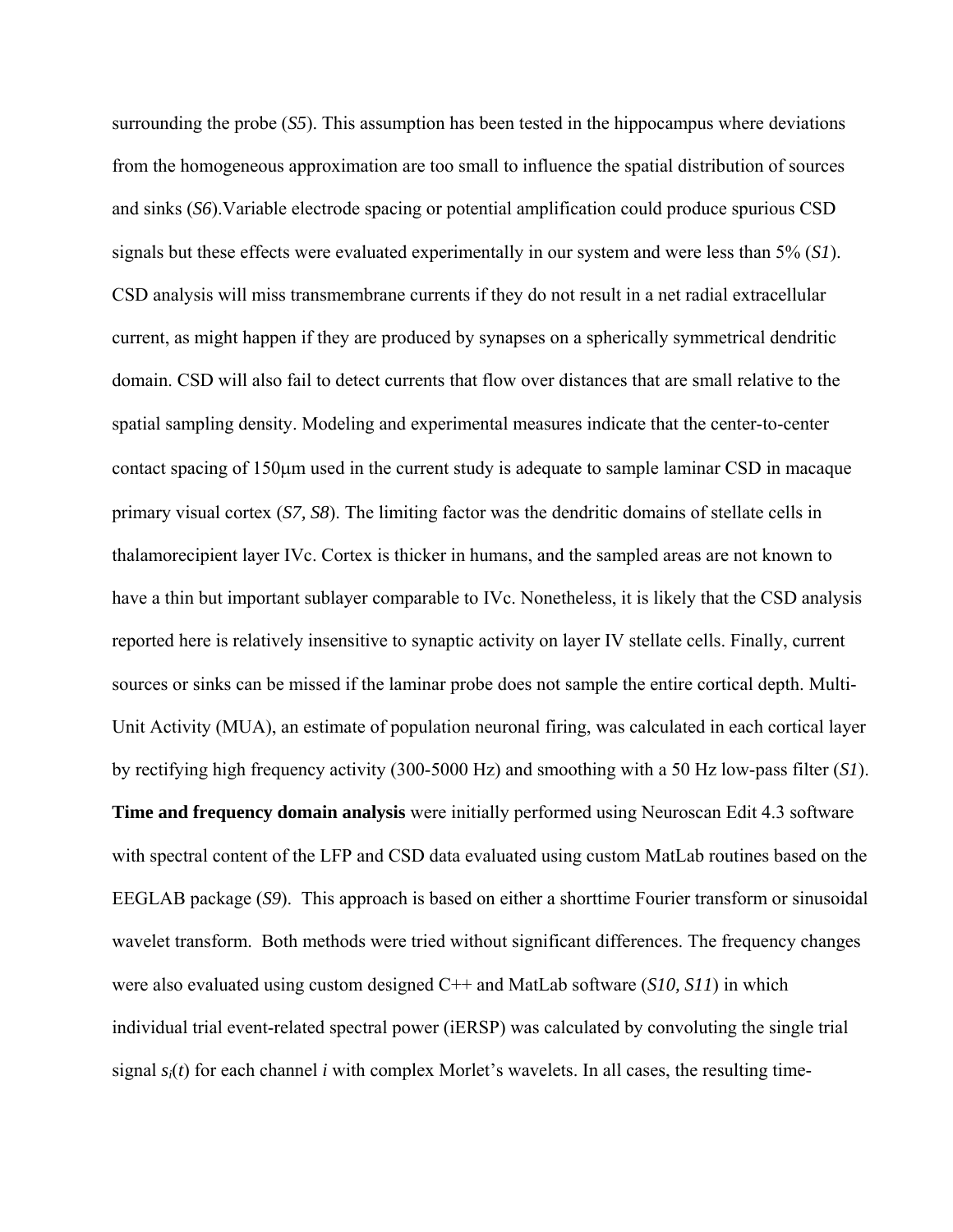frequency plots of spectral power were normalized with respect to an appropriate baseline (-500 to - 100 ms before the K-complex) for each frequency and plotted as z-scores. There were no significant differences between the methods.

**Sleep staging and grapho-element identification** followed standard criteria and was verified by qualified raters. Sleep staging relied on direct behavioral observation, surface EEG (between one and four scalp electrodes referenced to the mastoid), EOG and submental EMG. Spontaneous KC were identified as multiphasic waves during Stage 2 sleep with a significant surface negative and then surface positive potential occurring ~500 and 900 ms from the beginning of the waveform. Stage 2 sleep was identified by observation of the patient's sleeping behavior as well as the absence of rapid eye movements, occasional delta activity (<20%), KC and spindles (*S12*).We also evoked KC during stage 2 sleep with simple auditory tones presented randomly (30-40s intervals) at an intensity that was gradually increased so that more than half of the tones evoked KC without eliciting arousal. **Histology** of the region directly surrounding the recording electrode was obtained in 3 of the 8 patients. Two of those examinations revealed normal cortical neurons and layer architecture despite the presence of a dysplastic lesion in some other region. Figure S1 shows a photomicrograph of the tissue adjacent to one of these electrodes (Patient G). The third showed evidence of mild dysplasia. Inspection of pre-operative MRIs in 4 of the remaining 5 patients failed to show any structural abnormality in the region near the implantation. The fifth patient showed possible dysplastic tissue in the region of the array. Identical results were found in the two patients with evidence of dysplasia near the recording array compared to the other patients. An additional (ninth) patient was recorded but their data was rejected from consideration due the presence of obvious epileptiform activity. Therefore, the preponderance of data suggests that our recordings were done in relatively normal neuronal tissue and are unlikely to reflect pathological processes secondary to epilepsy.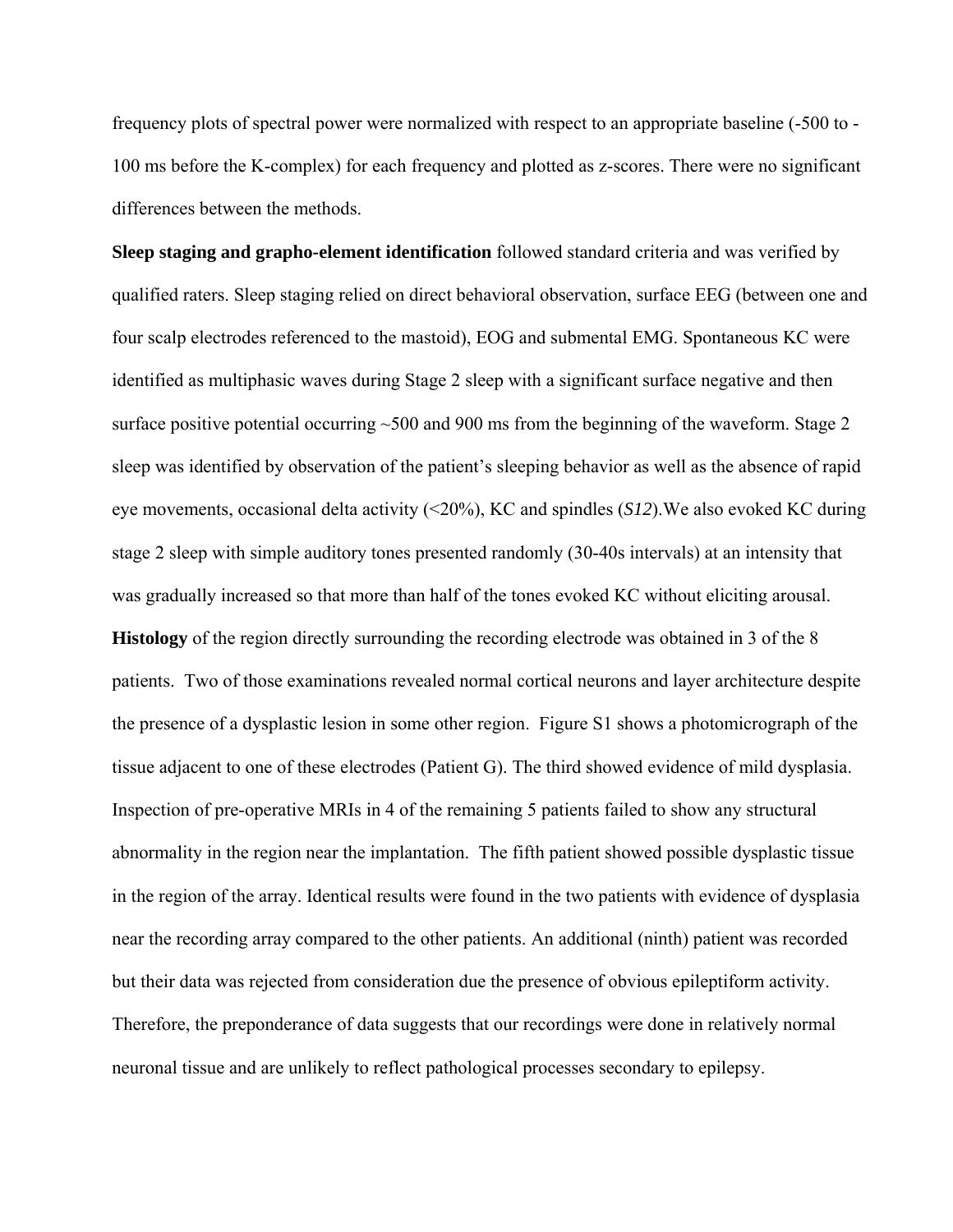

Fig. S1. Example histological exam of tissue immediately adjacent to the electrode tract in Patient G. Microphysiological recordings from this patient are shown in Fig. 3. The neuronal elements and laminar structure are grossly intact. 60-μm-thick section stained with NeuN.

| <b>Patient</b> | <b>Gender</b> | Age | <b>Focus</b> | <b>Etiology</b> |
|----------------|---------------|-----|--------------|-----------------|
| A              | M             | 15  | Frontal      | Dysplasia       |
| B              | F             | 27  | Frontal      | Unknown         |
| $\mathcal{C}$  | M             | 39  | Temporal     | Dysplasia       |
| D              | M             | 16  | Frontal      | Dysplasia       |
| E              | F             | 18  | Temporal     | Dysplasia       |
| $\mathbf{F}$   | F             | 48  | Parietal     | Dysplasia       |
| G              | M             | 35  | Frontal      | Dysplasia       |
| H              | F             | 34  | Frontal      | Dysplasia       |

Table S1: Patient characteristics.